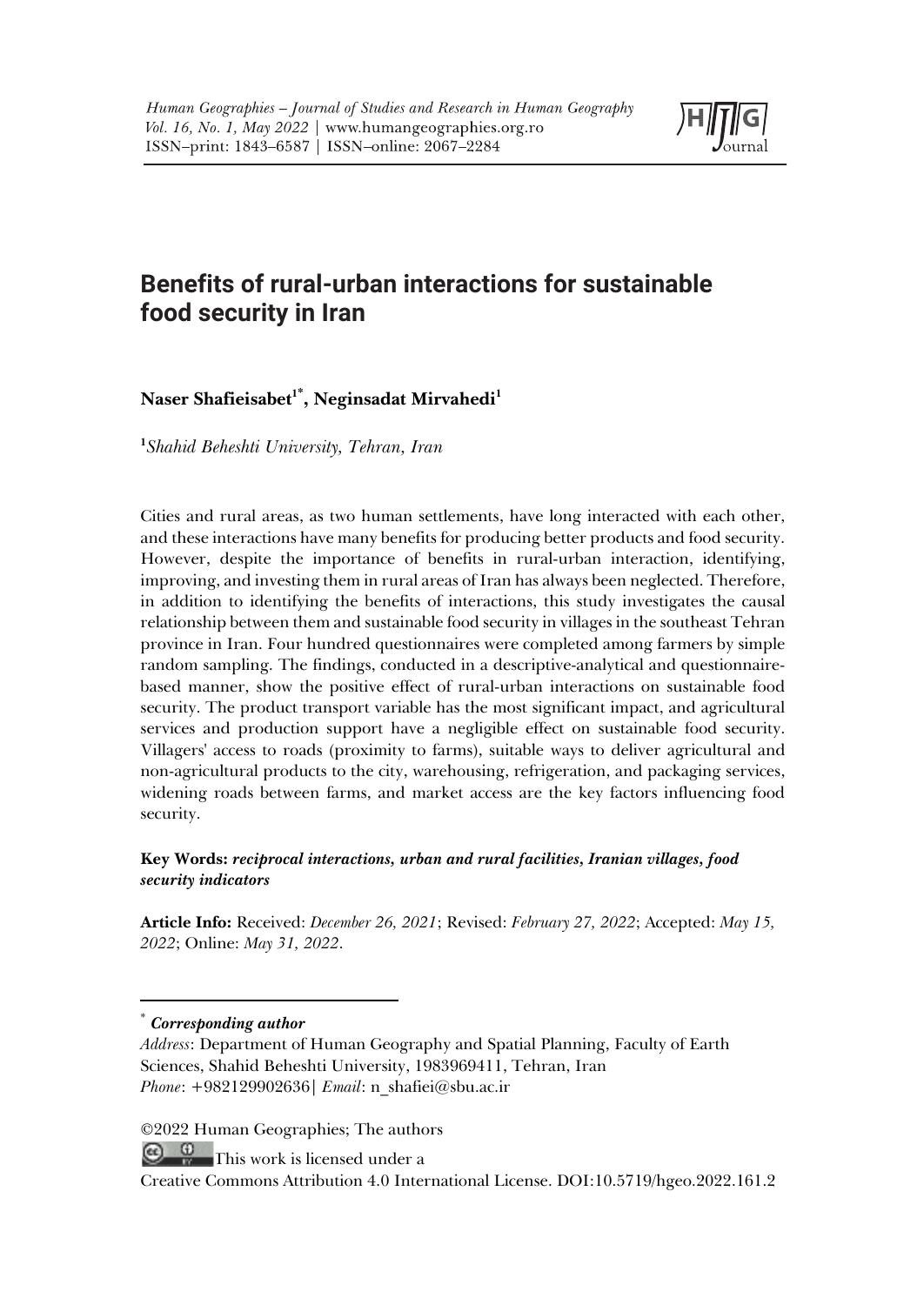#### **Introduction**

Urban and rural areas have always interacted with each other. The simplest and most basic form of interaction was the transfer of products from the village to the city and factory goods from the city to the village. Over time, rural-urban interactions have become more complex, and the importance of the benefits of these interactions has been increasingly emphasised in the specialised literature. One of the critical factors that these rural-urban interactions can improve is the issue of sustainable food security, which is expected to become more critical in the future (Shafieisabet & Mirvahedi, 2021). Rural-urban interaction's type, intensity, weakness, and quality have changed and have benefited from better production and food security with the emergence of sustainable development (Setiadi et al., 2020). Several definitions of food security have evolved over the years (Yu & You, 2013). The intellectual origins of food security go back to the global food crisis in the early 1970s or earlier with the 1948 United Nations Declaration of Human Rights (Smith et al., 1993; Bennell, 2008).

In the early 1970s, the world faced a food crisis in which food production, especially in developing countries, was volatile and declining sharply. To prevent the dire consequences of this crisis, the World Food Conference was convened in 1974 at the initiative of the United Nations. The issue of food security was addressed seriously for the first time at the conference and was widely defined globally and nationally (Harrigan, 2014). Sustainable food security is defined as "when all people at all times have physical, social and economic access to sufficient, safe and nutritious food that meets their dietary needs and food preferences for an active and healthy life without compromising the productive capacity of natural resources, the integrity of biological systems, or environmental quality" (Balakrishan, 2005, p. 1; FAO, 1996). In this study, the leading indicators of food security, Availability, Access, Utilization, and Stability in the context of the dimensions of sustainable development have been explained, such as environmental-ecological, socio-economic, political-cultural, and infrastructural dimensions (Santeramo, 2015). Many researchers enumerate the benefits of ruralurban interactions that transform rural communities and contribute to sustainable food security (Douglass, 1998; Akkoyunlu, 2015).

Training by a specialist urban workforce from developing countries in rural areas is a rural-urban interaction benefit for food security. By providing training, the urban expertise improves the capacity of villagers to diversify activities, increase productivity and income, access information about health care, and strengthen social cohesion and participation. These factors are essential for longterm food security. Studies show that the relationship between food insecurity, and training continues to develop and this issue can provide the basis for improving food security (Burchi & DeMuro, 2016). Targeted institutionalism is rural-urban interactions that benefit from sustainable food security in environmental-ecological, political-cultural, socio-economic, and infrastructural dimensions.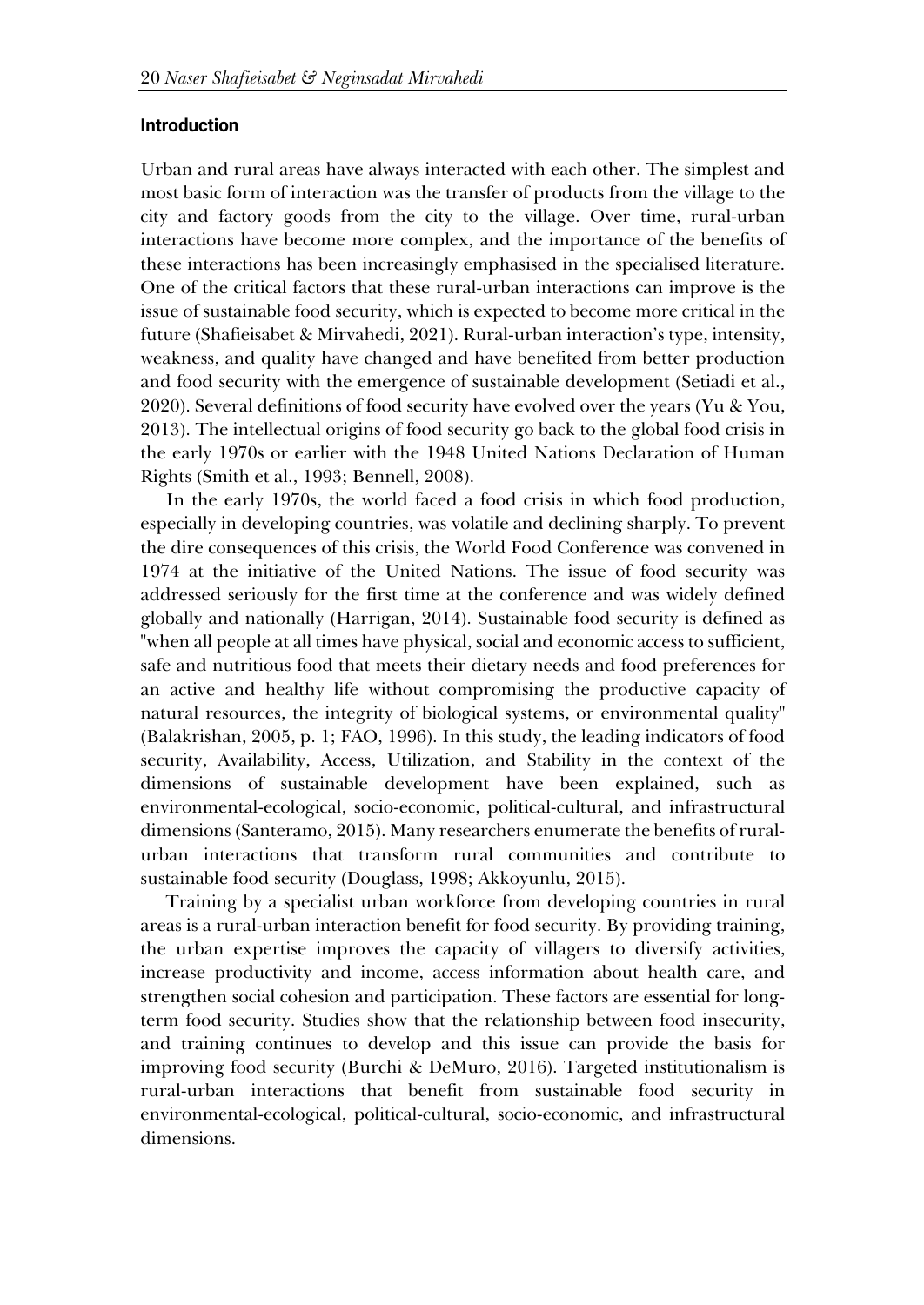Also, active non-governmental groups and launching non-agricultural rural activities (handicrafts) by the city in the village are among the benefits of ruralurban interaction. Furthermore, creating a micro-credit fund and using local employment-generating capacity can pave the way for rural opportunities to produce more products. In addition, in interaction with the villages, urban specialists create organisations to facilitate the increase in the efficiency of agricultural products (Hussein & Suttie, 2016; Akinyemi et al., 2005; Sharma, 2018). Supply of agricultural tools and inputs from the city and products such as food and clothing needed in the city, providing technical services like agricultural engineering in the village, services to protect crops from pests, banking services, and veterinarian services in the village are also benefits that stem from ruralurban interaction (Adesope et al., 2016; Martin & Laborde, 2018; Proctor & Berdegué, 2020).

In addition, innovation and promotion of seeds and fertilizers, innovations in changing cropping patterns, irrigating farms and gardens, transforming traditional livestock into an industrial one, and branding and marketing as benefits of rural-urban interaction for sustainable food security have also been proven by several studies (Olumakaiye & Ajayi, 2006; Moa, 2013; Proctor & Berdegué, 2020; Hussein & Suttie, 2016).

Rural-urban interaction also leads to the increasing use of information and communication technology in rural areas, which provides a significant opportunity for sustainable food security. Information and communication technology can improve agricultural production of rural households, farm profitability, job opportunities, healthy practices, and risk management (Nakasone & Torero, 2016). In Australia, ICT has many potential benefits for increasing food production and the sustainability of agricultural systems. In Africa, mobile phones and other ICT platforms, such as mass media, influence the sale of agricultural products (Kiambi, 2018; Okoedo-Okojie & Omoregbee, 2012). In Nigeria, membership in social organisations and cell phone use has significantly impacted household food security (Olaniyi & Ismaila, 2016). In India, information and communication technology has affected in a positive way the food security system (Biswal & Jenamani, 2018). In the Asia Pacific, information and communication technology can help with agricultural policy, increase production, resource management, and marketing, mitigate the effect of disaster events, and play a key role in modern agriculture and maintaining agricultural sustainability and food security (ECOSOC, 2008). The role of information and communication technology in improving food security in the KwaZulu-Natal Province of South Africa has also been significant (Jere & Maharaj, 2017).

Urban investment in agriculture and livestock, participation of urban investors in agricultural and non-agricultural projects, investment in conversion and complementary industries in rural areas are influential factors in food security. Also, investment in expanding the transportation network to facilitate the sale of products is an influential factor in food security achieved through rural-urban interaction (Proctor & Berdegué, 2020; Hussein & Suttie, 2016).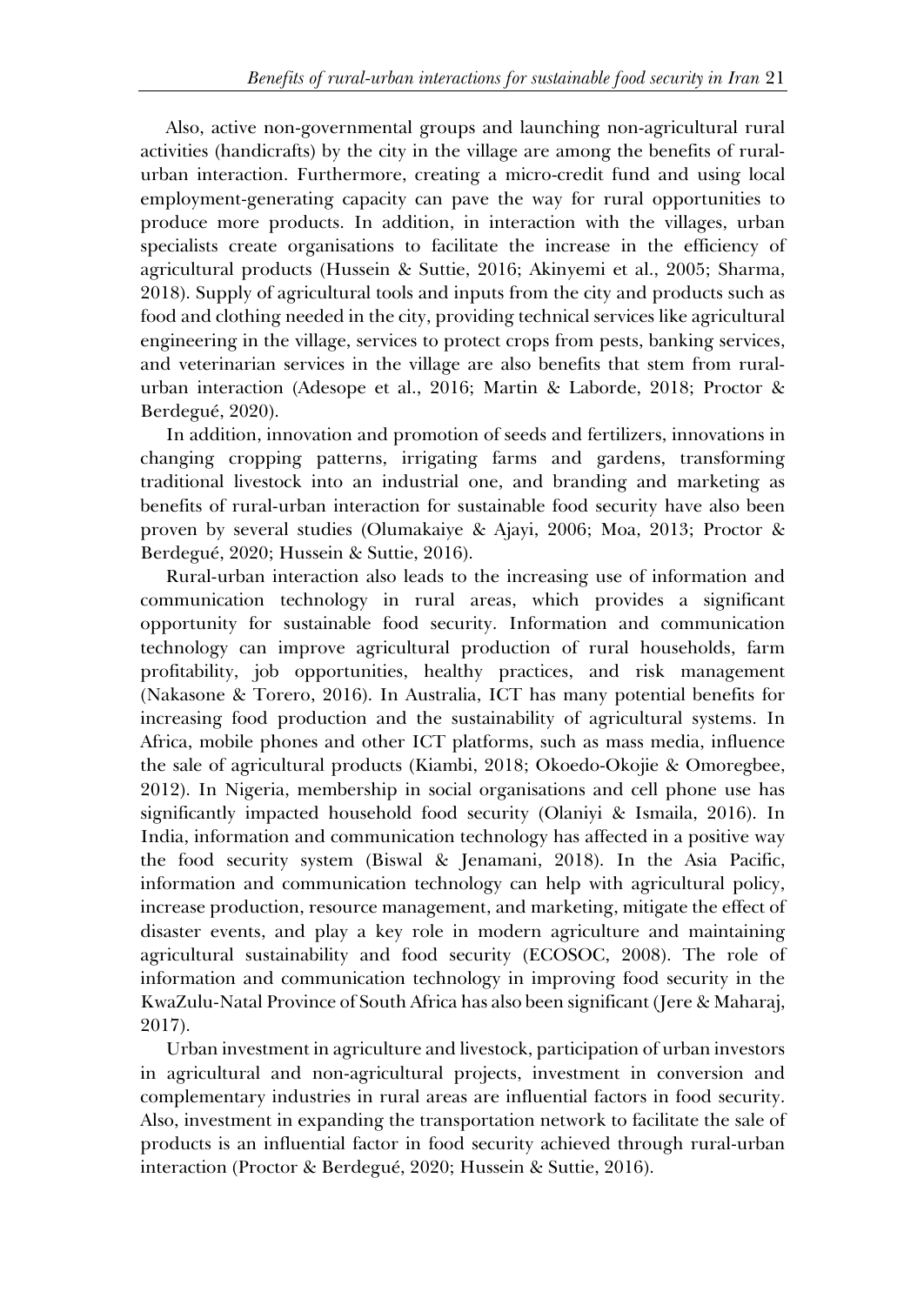Remittances are also another benefit of rural-urban interaction in the flow of capital. Remittances are a significant source of household income in Africa, especially Nigeria, the largest recipient of remittances (Babatunde, 2018). In this country, studies have shown that remittances are strongly related to aspects of welfare, such as food security (Adeyemo & Olajide, 2013). Studies show a significant relationship between remittances and food security in southern countries of the world (Ebadi et al., 2018). In Ethiopia, remittances are also an essential component of food security programs and policies (Abadi et al., 2018).

Planners and policymakers have neglected to identify, improve, and invest in these benefits despite the importance of rural-urban interactions. As a result, the importance of rural-urban interactions about sustainable food security in Iran has been ignored. Given the importance of villages for food security, a lack of attention to the benefits of rural-urban interactions can typically have adverse consequences. In this context, this study seeks to answer the following research questions: Are the benefits of rural-urban interactions related to sustainable food security? and Which benefits of rural-urban interactions have the most significant impact on sustainable food security?

#### **Methodology**

The rural settlements selected in this study are villages around the metropolis and practice farmed agriculture. These villages have many opportunities due to their proximity to a large city with a population of several million. In Iran, many villages around the metropolis enjoy the benefits of their proximity to the metropolis. As one of the metropolis, Tehran, is at the highest level among Iranian cities in terms of economic development and urbanization and concentration of facilities and services. It has a relatively high population growth due to the rapid migration from all parts of the country to this metropolis.

The reasons for the research questions and selection of the villages in the study area are as follows:

- Rural settlements in the study area around the metropolis of Tehran have very fertile agricultural land. Moreover, the surrounding cities are located in the very fertile plain of Varamin.
- The close distance of the surrounding villages and their agricultural areas to Tehran's metropolis is significant. The proximity of the surrounding villages to the Tehran metropolis provides facilities for agricultural production and marketing of products.
- Villages around the metropolis of Tehran are in its direct area of influence and are inextricably linked with it. Due to its fertility, this plain has been inhabited by various ethnic groups since ancient times. With numerous agricultural, horticultural, and livestock products, it has always been considered the centre of agriculture and animal husbandry in Tehran and Iran. The presence of water is another potential for producing and diversifying agricultural and non-agricultural activities. Abundant water and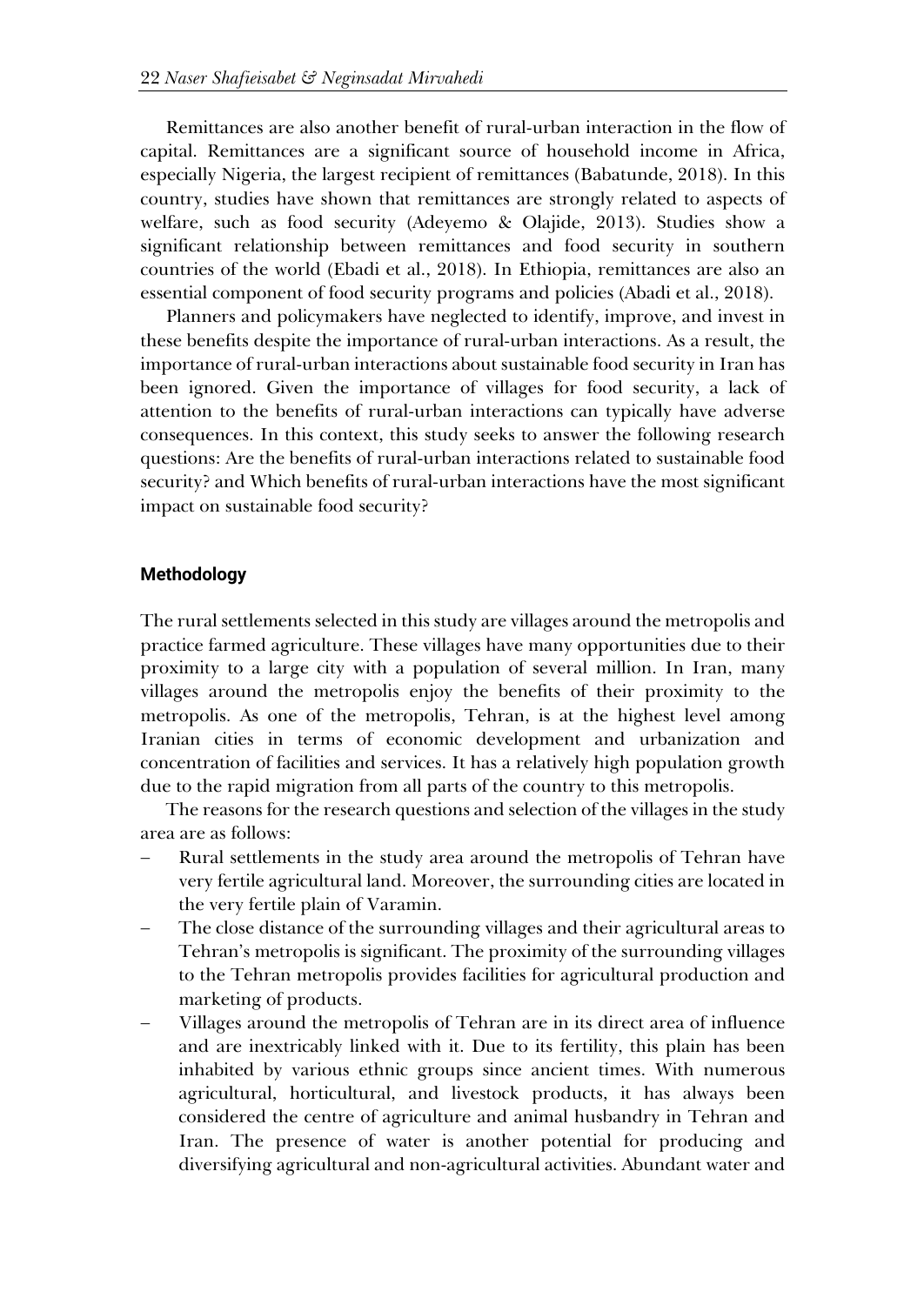suitable land for agriculture and settlement villages in flatlands are crucial for the prosperity of agricultural production.

- The proximity of this vast agricultural area to the metropolises of Tehran, Karaj, Qom, and numerous adjacent large cities has created a unique economic feature in selling agricultural products to the surrounding consumer market. Moreover, this proximity has led to spatial flows and interactions between cities and villages in the region. These rural-urban flows and connections in the form of spatial flows can diversify activities and improve sustainable food security challenges in rural.
- Also, in recent years, national and international organizations have considered this area and have implemented sustainable food security schemes to improve sustainable food security there.

The present study was built on an applied descriptive quantitative survey. The topic of this study was the study of the effects of rural-urban interactions on sustainable food security and was carried out in 2020 in rural areas around the Tehran metropolis. The research population included the farmers around Tehran. Based on field observations, local institutions in villages were divided into two groups based on their population. The first group included villages with a population of less than 1,500, and the second one included villages with over 1,500. Two-stage cluster sampling was used in this study. Initially, the villages were randomly selected within clusters (based on city boundaries). The total number of villages in this stage was 37. Then, within the cluster of selected villages, random sample farmers were selected based on the size of the existing farmers (based on the general census data in 2016 by the Statistical Center of Iran), and a simple random sampling was performed. The sample size was determined based on Cochran's Method and sampling in qualitative variables, which were classified through the Likert Scale from 1 (very low) to 10 (very high), with a 95% confidence level, and a probability accuracy of 5%, and prediction of the variance of 0.25. Some 342 farmers were selected as the random sample of the study based on Morgan's table. For more accuracy and completing the questionnaire in villages where the sample size was less than 5, the sample size was increased to 400 to provide better coverage in the statistical population. The villages were divided into four blocks based on their territorial distribution. In each block, farmers were selected randomly to complete the questionnaire. If there were no persons in the selected farmers with the intended age or gender, another unit was randomly replaced.

A researcher-made questionnaire, designed based on a review of previous studies and taking into account the conditions and situation of Iranian society, was used to collect the data. Academic and rural municipality organisations experts reviewed the designed questionnaire to ensure that the questions extracted from previous studies are consistent with the content of the research variables. In addition, they examined the face validity of the questionnaire and the importance of effective and influential research components. In other words, the face validity and importance of items and effective and affected indices of the study were measured by 35 academic lecturers and researchers from the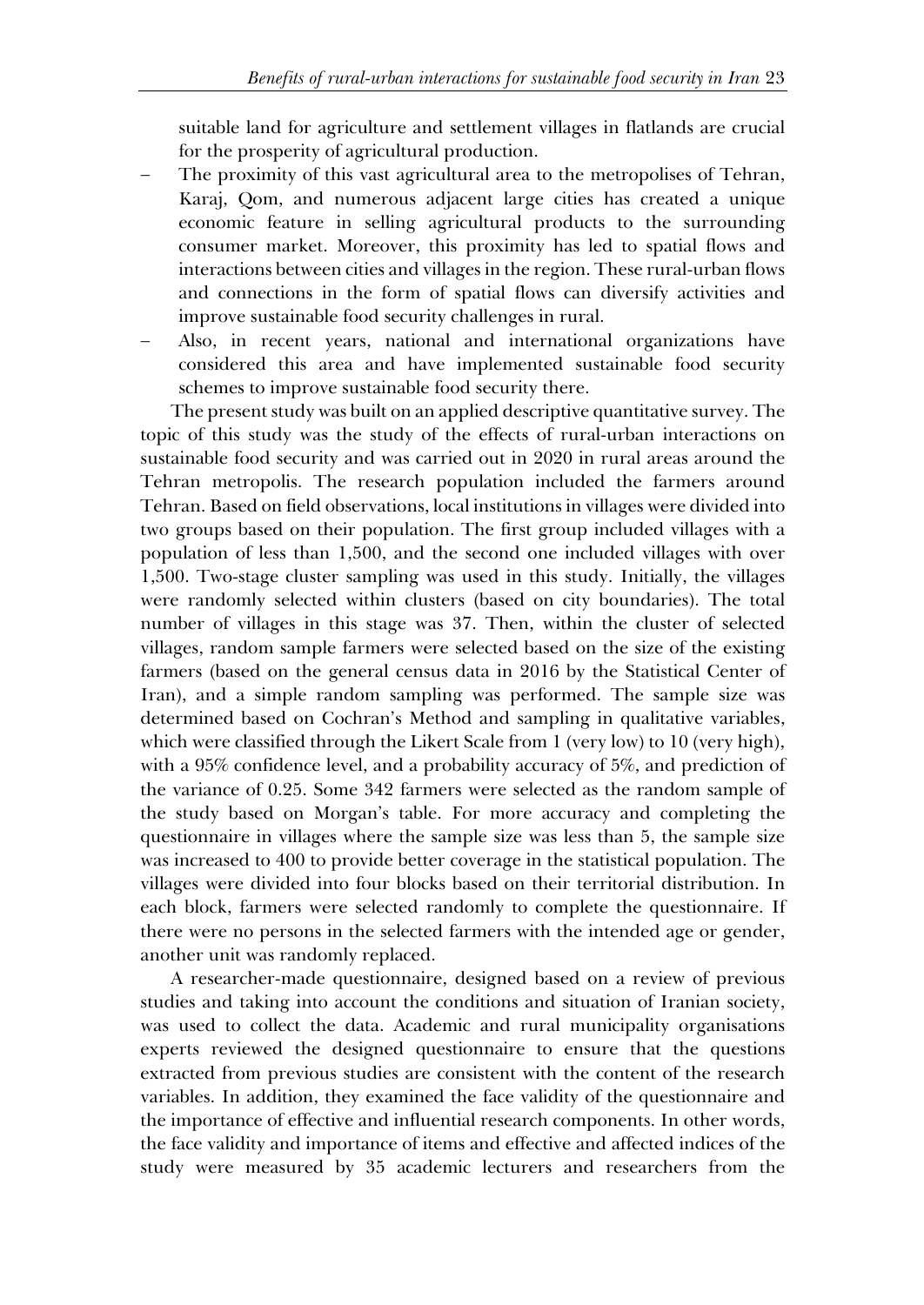University of Tehran, Kharazmi, Shahid Beheshti, and Tarbiat Modares universities, and 37 experts from the Ministry of Agriculture Jihad, Ministry of Agriculture. Also, some results from several field investigations conducted for more than 26 years in villages around Tehran Metropolis were used in this research. After receiving their comments, corrective actions were taken in the questionnaire, and several unqualified questions were removed. Therefore, the final indices of benefits of rural-urban interaction as independent variables and sustainable food security were collected. These indicators were measured on a Likert Scale ranging from 1 (very low) to 10 (very high). The data of the study were analyzed using SPSS, version 24. In addition, Cronbach's alpha method was used to evaluate the reliability of the indicators, the results of which are shown in Table 1. A total of 31 samples were collected as a pretest to determine the validity and reliability of the questionnaire.

Out of 400 questionnaires completed by agricultural and horticultural farmers, 61.3% of the respondents were male, and about 38.8% were female. According to the information obtained, 37.8% were single, and 62.3% were married. Also, 14.8% of the rural respondents were illiterate, 28% had primary education, 24.5% graduated from middle school, 10% had a high school education, 15.3% had a high school diploma, 3% had finished a master, and 5% had a bachelor's degree. Furthermore, according to the information obtained, 19.8% of respondents were under 35 years old, 71.8% were in the age group of 35-55 years, and 8.4% had over 55 years.

## **Results**

One of the most critical tests to check whether the data is normal or not is the Kolmogorov-Smirnov test, the background of all tests in this study. Because sig. is less than 5%, H0 is rejected, and the claim that the data distribution is normal is not accepted, so the data does not have a normal distribution.

**Table 1**. Cronbach's alpha coefficient

| Main dimensions                              | Cronbach's alpha |  |  |
|----------------------------------------------|------------------|--|--|
| The urban and rural specialist workforce     | 0.789            |  |  |
| Targeting institutionalism                   | 0.756            |  |  |
| Agricultural services and production support | 0.751            |  |  |
| Transportation of products                   | 0.756            |  |  |
| Innovation in production and product supply  | 0.733            |  |  |
| workshops                                    | 0.775            |  |  |
| Information and Communications Technology    | 0.701            |  |  |
| Investing in formal and informal resources   | 0.731            |  |  |
| Enterprises and microcredit                  | 0.734            |  |  |
| Environmental-Ecological                     | 0.881            |  |  |
| Political-Cultural                           | 0.833            |  |  |
| Socio-Economic                               | 0.925            |  |  |
| Infrastructure                               | 0.929            |  |  |

*Source*: Research Findings, 2020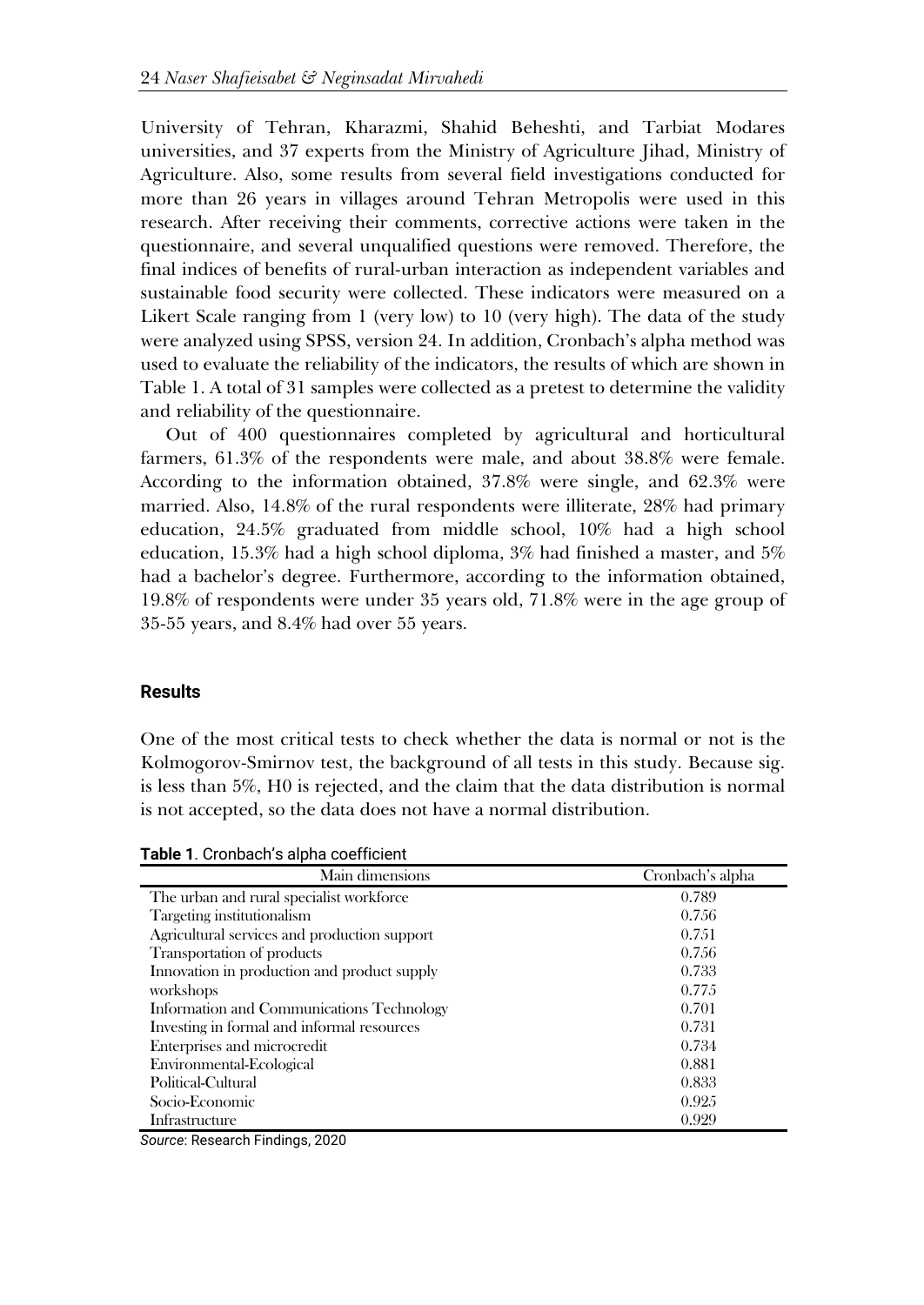# *The impact of rural-urban interactions on sustainable food security*

Determining the components' relationship is due to the indices' non-normality using non-parametric Kendall's tau\_b statistics. The statistical test results showed that rural-urban interactions directly and positively relate to sustainable food security.

In other words, benefits such as specialist urban and rural workforce, targeted institutionalism, agricultural services, production support, transportation of products, and investment from formal and informal sources positively affect sustainable food security. Firms and microcredit, innovation in the production and supply of products, workshops, and ICT also impact sustainable food security (Table 2).

# *Multivariate linear regression analysis to explain the effect of rural-urban interactions on sustainable food security*

We used multivariate linear regression stepwise to investigate rural-urban interactions' effect on sustainable food security. The stepwise regression model of independent variables to explain the sustainable food security shows that model (1) could predict 58.3% of the sustainable food security in the region after the variable of transportation of products. Models 2 to 8 show that after adding investment, information, and communication technology variables, innovation in production and supply of products and other benefits of rural-urban interaction have increased to about 79.2% (Table 3).

In the final model, the variable of product transportation (0.583) and agricultural services and production support (0.293) have the highest and, respectively, lowest impact on the dependent variable. All of the eight variables included in the regression equation, except for the urban and rural specialist workforce, remain in the equation. It should be noted that the effect of all variables on the dependent variable of food security is positive (Table 4).

| Benefits of Rural-Urban Interactions         |             | Kendall's tau b test |              | Significance |
|----------------------------------------------|-------------|----------------------|--------------|--------------|
|                                              |             | Correlation          | Significance | level (sig)  |
|                                              |             | coefficient          | level (sig)  |              |
| Urban and rural specialist workforce         |             | 0.239                | 0.000        | Accept       |
| Targeting institutionalism                   |             | 0.459                | 0.000        | Accept       |
| Agricultural services and production support | Sustainable | 0.371                | 0.000        | Accept       |
| Transportation of products                   | Food        | 0.517                | 0.000        | Accept       |
| Production innovation and product supply     | Security    | 0.459                | 0.000        | Accept       |
| Workshops                                    |             | 0.124                | 0.000        | Accept       |
| ICT                                          |             | 0.372                | 0.000        | Accept       |
| Investing in formal and informal resources   |             | 0.545                | 0.000        | Accept       |
| Enterprises and microcredit                  |             | 0.522                | 0.000        | Accept       |

**Table 2**. The relationship between benefits of rural-urban interactions and sustainable food security

*Source*: Research Findings, 2020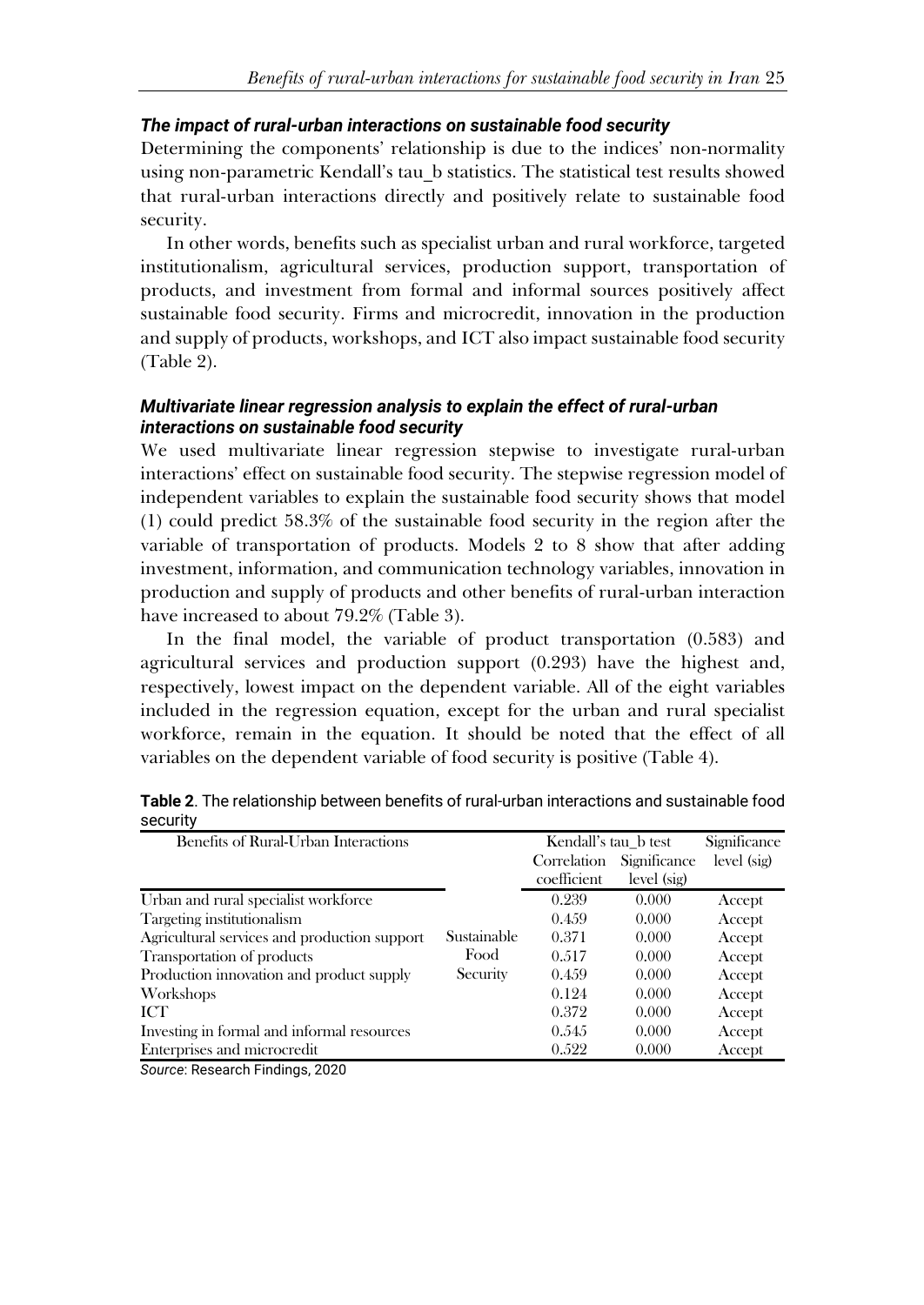| Model | Variable                                    | Coefficient of | Adjusted       | <b>ANOVA</b> | Sig.  |
|-------|---------------------------------------------|----------------|----------------|--------------|-------|
|       |                                             | determination  | coefficient of | (F)          |       |
|       |                                             | $(R^2)$        | determination  |              |       |
| 1.    | Transportation of products                  | 0.340          | 0.338          | 205.161      | 0.000 |
| 2.    | Investing in formal and informal            | 0.481          | 0.487          | 183,940      | 0.000 |
|       | resources                                   |                |                |              |       |
| 3.    | ICT                                         | 0.547          | 0.543          | 159.158      | 0.000 |
| 4.    | Production innovation and product<br>supply | 0.589          | 0.585          | 141.557      | 0.000 |
| .5.   | Enterprises and microcredit                 | 0.603          | 0.598          | 119.864      | 0.000 |
| 6.    | Workshops                                   | 0.617          | 0.611          | 10.5.501     | 0.000 |
| 7.    | Targeting institutionalism                  | 0.624          | 0.617          | 92.812       | 0.000 |
| 8.    | Agricultural services and production        | 0.628          | 0.620          | 82.484       | 0.000 |
|       | support                                     |                |                |              |       |

**Table 3**. Regression model to explain the impact benefits on sustainable food security

*Source*: Research Findings, 2020

**Table 4**. Impact coefficients of the final model of independent variables on sustainable food security

|       | Variables                                    | Non-standard |       | Standard    |        | Sig.  |
|-------|----------------------------------------------|--------------|-------|-------------|--------|-------|
|       |                                              | coefficient  |       | coefficient |        |       |
|       |                                              | В            | Std.  | <b>Beta</b> |        |       |
| Model | Transportation of products                   | 1.446        | 0.084 | 0.583       | 17.191 | 0.000 |
|       | Investing in formal and informal resources   | 0.892        | 0.092 | 0.449       | 11.703 | 0.000 |
| Final | ICT                                          | 0.730        | 0.089 | 0.349       | 9.109  | 0.000 |
|       | Innovation in production and product supply  | 0.448        | 0.095 | 0.348       | 9.370  | 0.000 |
|       | Enterprises and microcredit                  | 0.736        | 0.121 | 0.342       | 9.663  | 0.000 |
|       | Workshops                                    | 0.675        | 0.120 | 0.310       | 7.546  | 0.000 |
|       | Targeting institutionalism                   | 0.633        | 0.120 | 0.296       | 7.481  | 0.000 |
|       | Agricultural services and production support | 0.594        | 0.191 | 0.993       | 5.364  | 0.000 |

*Source*: Research Findings, 2020

## **Discussion**

This study aimed to investigate the role of the benefits of rural-urban interactions in the direction of sustainable food security. This study examined internal validity with face validity, a particular type of content validity. We conducted the research questionnaire's validity with the opinion of experts at Shahid Beheshti University, the Ministry of Agriculture Jihad, and the Institute of Economic Research and Rural Development, to find out if the tools or methods used in the research are appropriate. As a result, the questionnaire items to analyse the findings reflect interaction and food security research.

The findings show a significant relationship between the benefits of ruralurban interactions such as transportation of products, investment from formal and informal sources, information and communication technology. Also, there is a significant relationship between the benefits of rural-urban interactions such as innovation in production and supply of products, enterprises, and microcredit. Also, there is a significant relationship between the benefits of rural-urban interactions with sustainable food security. So that with the targeted improvement and guidance of each of the benefits, food security is enhanced. There are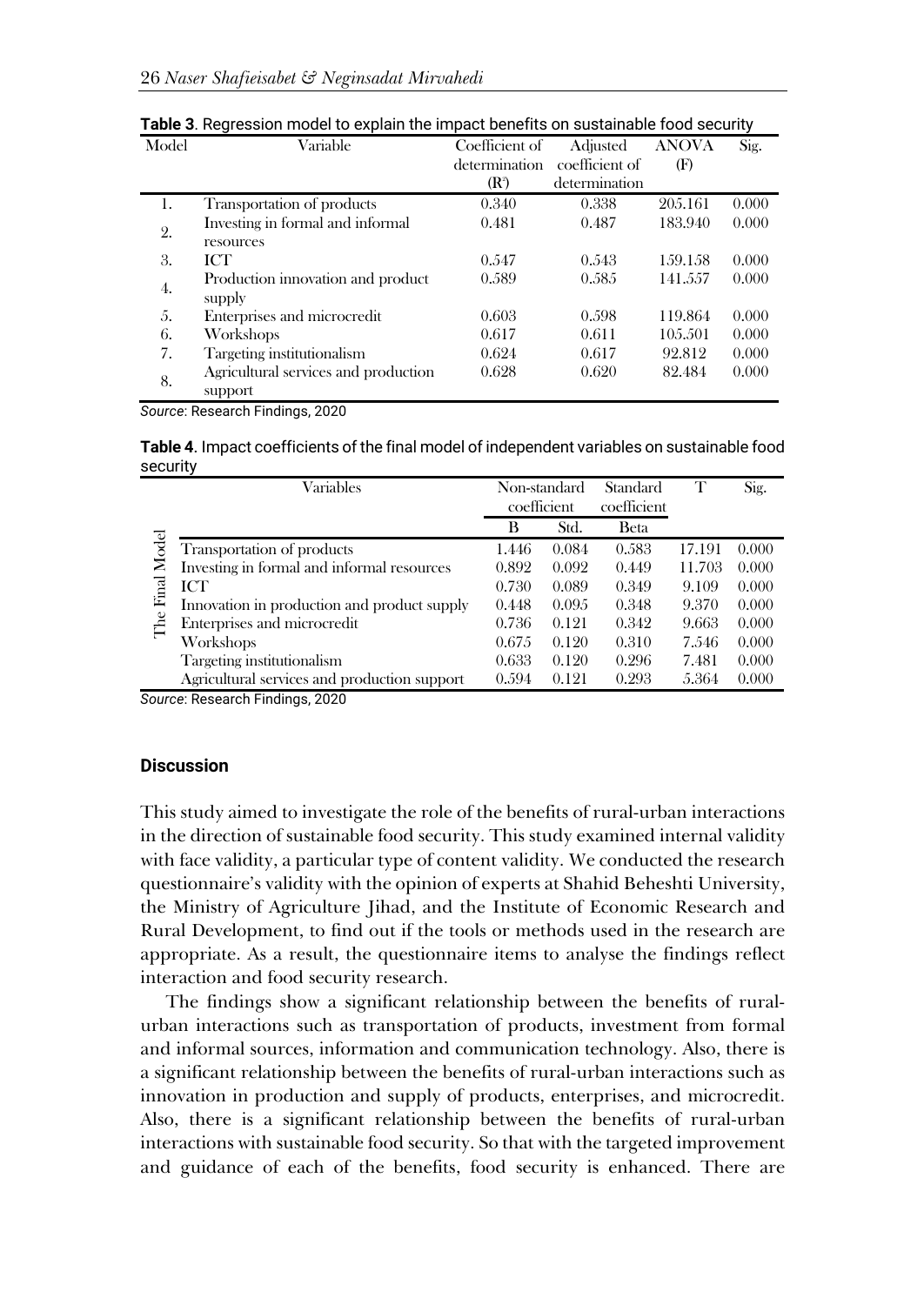interactions between villages of the study area with cities such as Tehran and even other metropolises. Planning to improve rural-urban interactions will raise the level of food security standards in rural communities on the one hand and create more prosperous cities with the support of villages. On the other hand, government officials, planners, and policymakers should strengthen the ruralurban interaction with a comprehensive view of the policy-making and planning system. This article identified the benefits of rural-urban interactions and sustainable food security by carefully reviewing the literature, research background, and surveys with human experts and geographers in Iran.

The findings of linear regression in a stepwise manner have shown that the variable of product transportation has the most significant impact on sustainable food security. The benefits of providing agricultural services and production support have the most negligible impact. As Douglas (1998) and Akkoyunlu (2015) emphasise the importance of rural-urban interactions in rural development and sustainable food security, the findings of this study in Iran also showed that improving the benefits of rural-urban interaction is effective in food security. The findings of the present study are consistent with the findings of other researchers from Indonesia (Setiadi et al., 2020), sub-Saharan Africa (Hussein & Suttie, 2016), Nigeria (Akinyemi et al., 2005; Olaniyi & Ismaila, 2018; Adeyemo & Olajide, 2013), Africa (Adesope et al., 2016; Kiambi, 2018; Jere & Maharaj, 2017), Bangladesh (Moa, 2013), India (Biswal & Jenamani, 2018; Sharma, 2018) and Ethiopia (Abadi et al., 2018) in terms of benefits of rural-urban interactions leading to sustainable food security. In this regard, it is suggested to adopt appropriate policies and review the policy-making system to pay more attention to rural-urban interaction for sustainable food security.

Of course, we have faced limitations in conducting research. This research examines a new approach to the crucial indicators of benefits of rural-urban interactions and sustainable food security. Therefore, it needed detailed interviews and opinions from experts and specialists in these fields. Unfortunately, coordinating and arranging interviews for interviews with experts and heads of responsible organizations was difficult. The present study results can be generalised to villages around other metropolia. If it needs to be generalised to other rural areas, it must be done with sufficient caution and knowledge. We have conducted this research in 37 sample villages in the southeastern villages of Tehran province. It is better to repeat the research process with a larger sample size in future research. Due to the novelty of the research topic, we had few resources. To fill the research gap in this area, other researchers in other countries need to examine the role of rural-urban interactions in food security to compare the results better. This study's study area is located around Tehran's metropolis (the capital of Iran) and on the desert's edge. Therefore, we suggest that other researchers conduct the study process for other areas with other geographical features, such as border villages, to design a single pattern for villages with the same geographical features.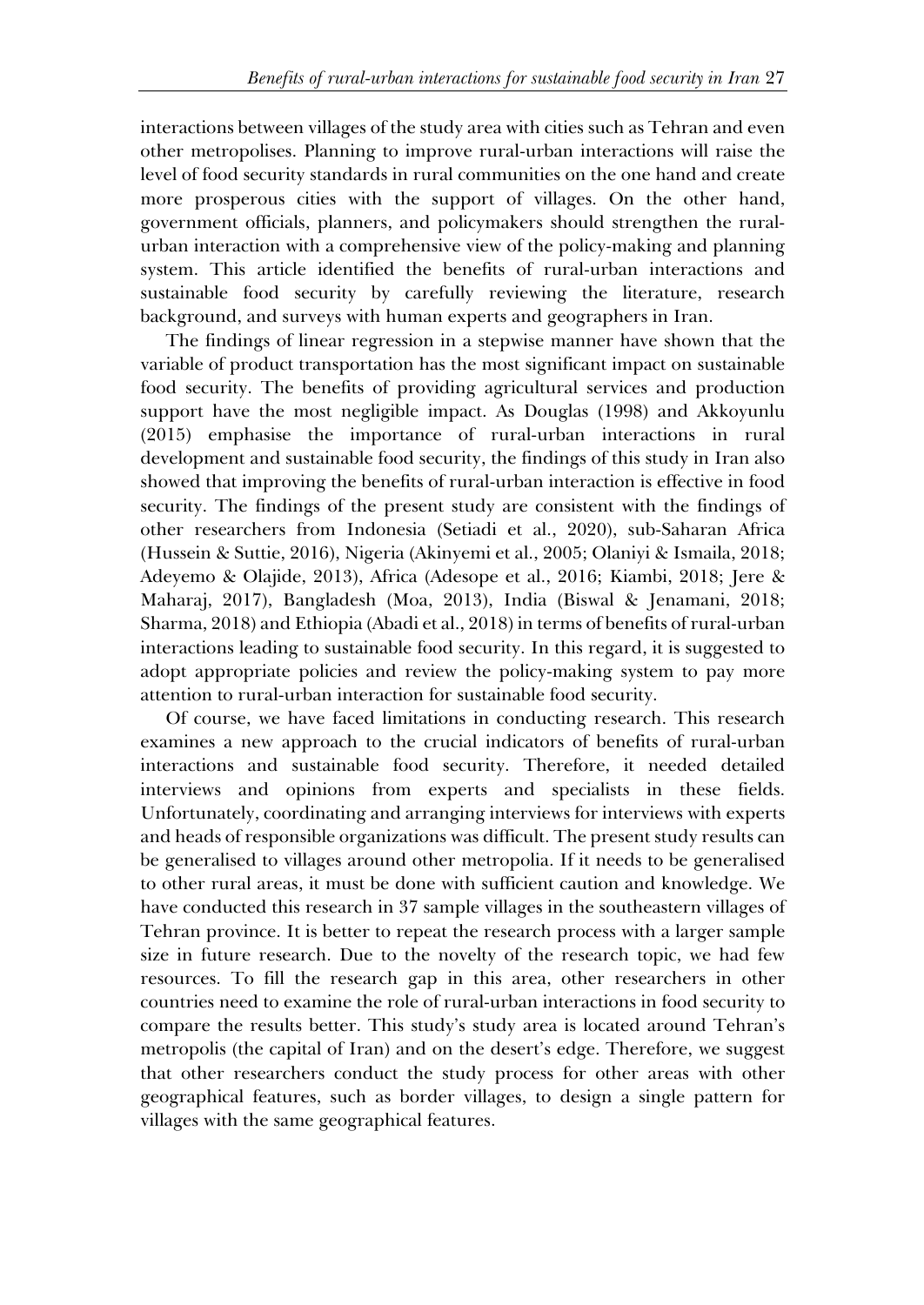#### **Conclusion**

Today, the benefits of rural-urban interactions are considered one of the main components required for sustainable rural food security. In this study, while identifying the most critical benefits of rural-urban interaction, we have addressed the impact of these benefits on sustainable food security in rural Iran. Findings confirm the positive effect of rural-urban interactions on the dimensions of sustainable food security. Therefore, recognizing the benefits of rural-urban interactions can help change the structure and function of the existing relationships between them.

If the benefits of rural-urban interactions are considered an infrastructure for sustainable food security, it can reduce the adverse effects of this category. For example, it can be said that the specialised workforce from city to village and their cooperation in changing the pattern of cultivation, integrated cultivation, launching conversion and complementary industries, modern and efficient irrigation systems is leading to produce natural and healthy food. Local production has also increased. In addition, with the targeted institutionalism and formation of multi-purpose agricultural and non-agricultural cooperatives in rural areas, plant species, native seeds, and products adapted to the region's climate expanded. Supply of agricultural tools and inputs from the city (seeds, fertilizers, pesticides, seedlings, machinery), services to protect crops from pests, diseases, and weeds (plant protection) from sources against pollution protected, and the study area has reached reliable levels of food hygiene.

The expansion of the transportation network to facilitate the sale of agricultural and non-agricultural products eliminated brokers from marketing products. Periodic and weekly markets in the villages for the sale of products to the city have stabilized the increase of local production and solved the problems related to the maintenance and storage of products. Creativity and innovation in packaging agricultural and non-agricultural products lead to better sales. Training farmers to produce healthy and quality crops by irrigating farms and orchards contributed to the quantity and quality of available food. As a result, farmers could produce desirable horticultural, agricultural, and livestock products, and there was stability in increasing local production.

Also, villagers have access to suitable ways to provide agricultural and nonagricultural products to the city; warehousing, refrigeration and packaging services, expansion of roads between farms, and market access are critical factors for sustainable food security.

## **References**

Abadi, N., Techane, A., Tesfay, G., Maxwell, D. and Vaitla, B. (2018), "The impact of remittances on household food security: A micro-perspective from Tigray, Ethiopia", *WIDER Working Paper*, No. 2018/40, Helsinki, The United Nations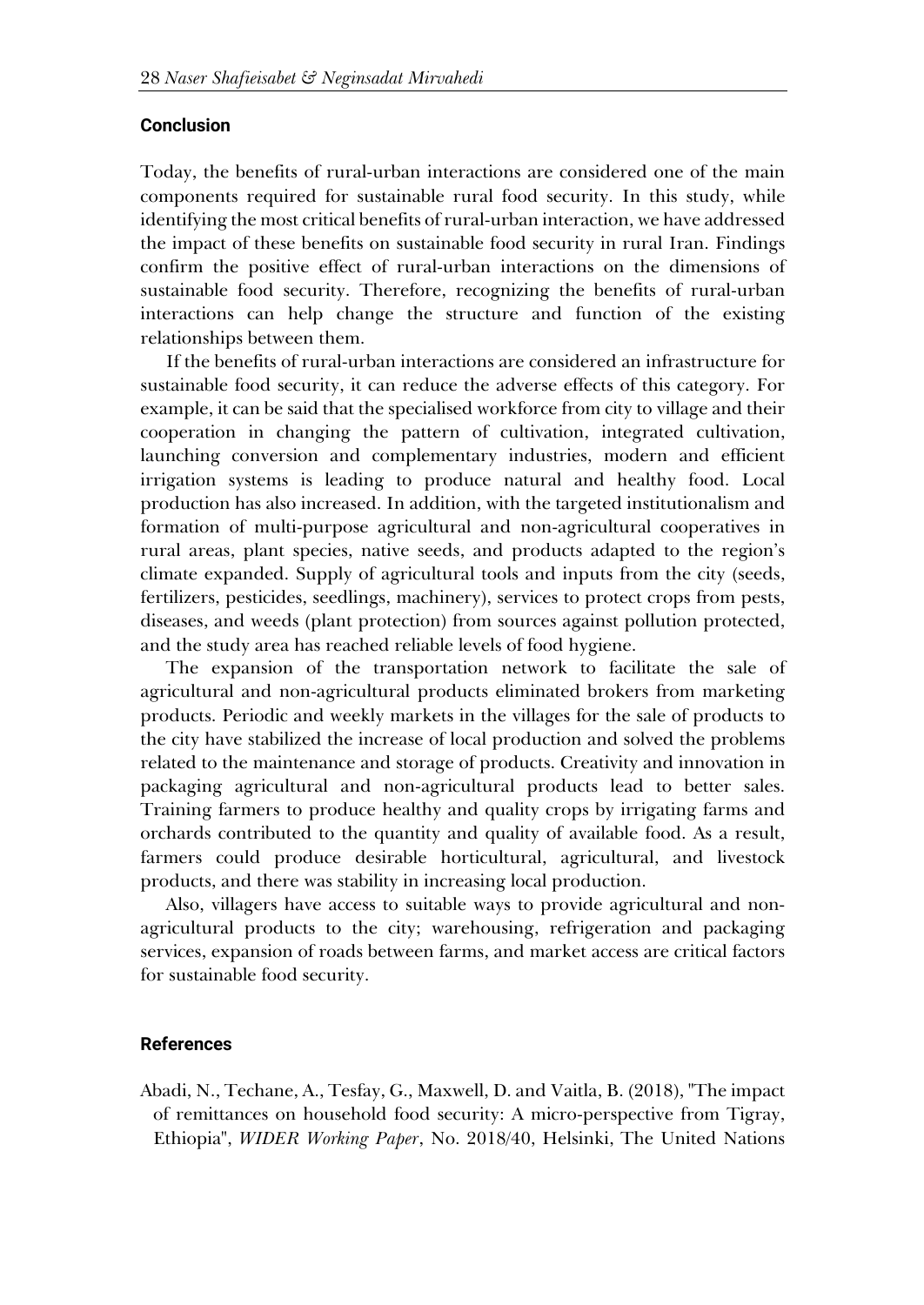University World Institute for Development Economics Research (UNU-WIDER), p. 1-22.

- Adesope, O.M., Mashenga, P.M., Mugunola, B., Manjur, K., Hjortsoe, C.N.P. and Wigwe, C.C. (2016), "Linking agricultural universities with civil society, the private sector, governments and other stakeholders in support of agricultural development in Africa", Paper presented at 5<sup>th</sup> African Higher Education Week and RUFORUM Biennial Conference, Cape Town, South Africa, 17-21 October.
- Adeyemo, T.A. and Olajide, O.A. (2013), "Urban rural pattern of remittances and effects on food security of rural households in Nigeria", Conference on International Research on Food Security, Natural Resource Management and Rural Development, University of Hohenheim Tropentag, Stuttgart, Germany, 17–19 September 2013.
- Akinyemi A.I. and Olaopa O. Oloruntimehin O. (2005), "Migration Dynamics and Changing Rural-Urban Linkages in Nigeria", Paper presented at International Union for the Scientific Study of Population XXV International Population Conference, Tours, France, 18-23 July 2005.
- Akkoyunlu, S. (2015), "The potential of rural-urban linkages for sustainable development and trade", *International Journal of Sustainable Development & World Policy*, vol. 4, no. 2, p. 20-40.
- Babatunde, R.O. (2018), "Impact of Remittances on Food Security and Nutrition of Migrant's Household: Evidence from Nigeria", Paper presented at International Association of Agricultural Economists (IAAE), Vancouver, British Columbia, July 28-August 2, 2018,
- Balakrishnan, R. (2005), *Rural women and food security in Asia and the Pacific: Prospects and paradoxes*, Rap Publication.
- Bennell, S. (2008), "Going local for a change: Towards a community food security approach to farm-to-university development at Concordia University, Montreal, Quebec", PhD thesis, Concordia University, viewed 10 January 2022, https://spectrum.library.concordia.ca/id/eprint/976144/.
- Biswal, A.K. and Jenamani, M. (2018), "Leveraging ICT for Food Security: An Analysis in the Context of PDS in India", in J. Mandal and D. Sinha (eds) *Social Transformation – Digital Way. CSI 2018. Communications in Computer and Information Science*, vol 836, Singapore, Springer, p. 376-390.
- Burchi, F. and De Muro, P. (2016), "From food availability to nutritional capabilities: Advancing food security analysis", *Food Policy*, vol. 60, no. 2016, p. 10-19.
- Douglass, M. (1998), "A regional network strategy for reciprocal rural-urban linkages: an agenda for policy research with reference to Indonesia", *Third world planning review*, vol. 20, no. 1, p. 1-34.
- Ebadi, N., Ahmadi, D., Sirkeci, I. and Melgar-Quiñonez, H. (2018), "The Impact of Remittances on Food Security Status in the Global South", *REMITTANCES REVIEW*, vol. 3, no. 2, p. 135–150.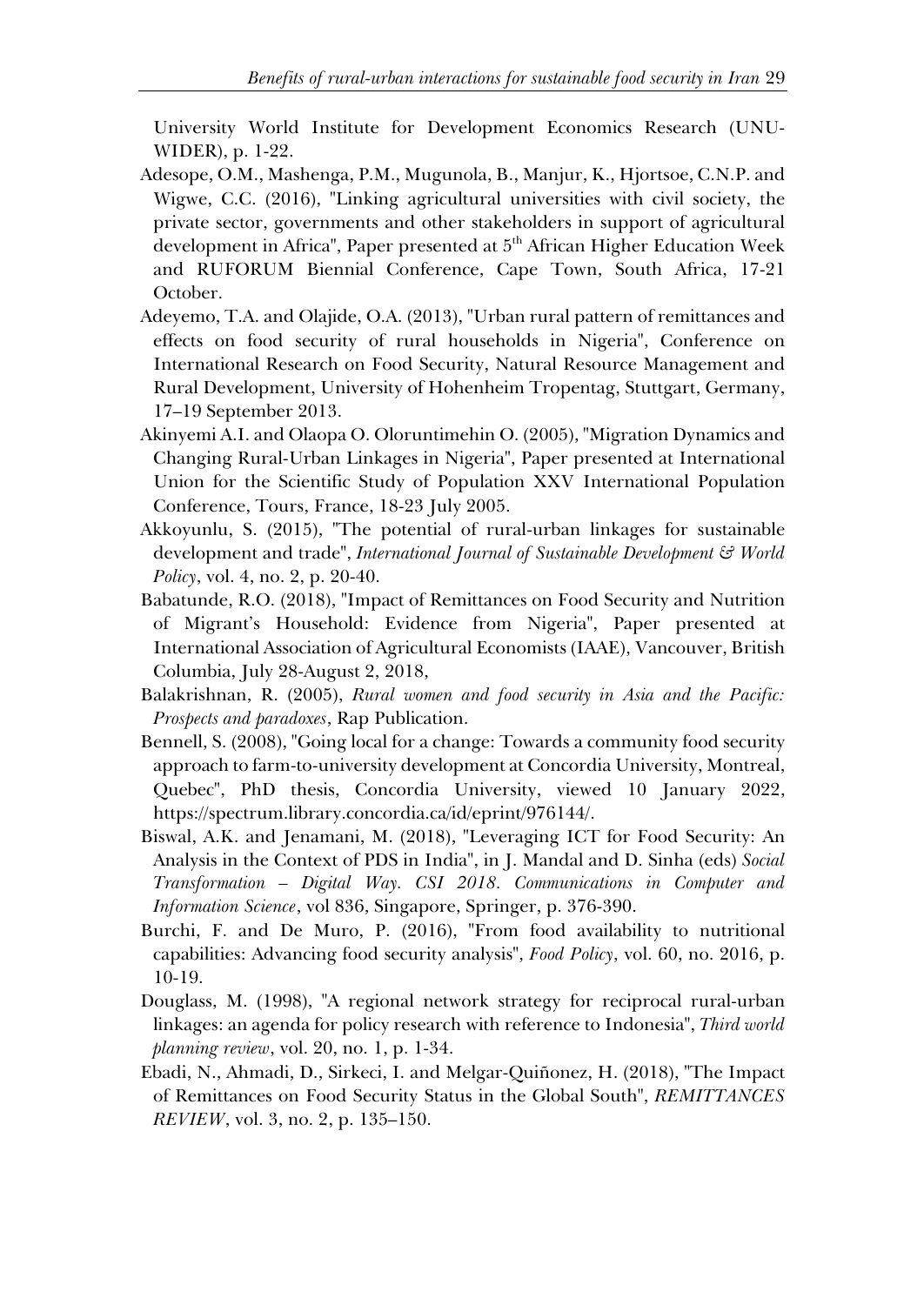- Food and Agriculture Organization (FAO) (1996), *Rome Declaration on World Food Security and World Food Summit Plan of Action*, World Food Summit 13-17 November 1996, Rome, Italy.
- Harrigan, J. (2014), *The political economy of Arab food sovereignty*, United Kingdom, Palgrave Macmillan.
- Hussein, K. and Suttie, D. (2016), *IFAD RESEARCH SERIES 5-Rural-urban linkages and food systems in sub-Saharan Africa: the rural dimension,* Rome, IFAD Research series, p. 1-38.
- Jere, N.J. and Maharaj, M.S. (2017), "Evaluating the influence of information and communications technology on food security", *South African Journal of Information Management*, vol. 19, no. 1, p.1-7.
- Kiambi, D. (2018), "The use of Information Communication and Technology in the advancement of African agriculture", *African Journal of Agricultural Research*, vol.13, no. 39, p. 2025-2036.
- Martin, W. and Laborde Debucquet, D. (2018), "Trade: The free flow of goods and food security and nutrition", in International Food Policy Research Institute (IFPRI) (ed) *2018 Global food policy report*, United States, International Food Policy Research Institute (IFPRI), p. 20-29.
- Ministry of Agriculture (MoA) (2013), *Bangladesh agriculture at a glance. Ministry of Agriculture*, Government of the Peoples' Republic of Bangladesh, Secretariat, Dhaka, Bangladesh.
- Nakasone, E. and Torero, M. (2016), "A text message away: ICTs as a tool to improve food security", *Agricultural Economics*, vol. 47, no. 1, p. 49-59.
- Okoedo-Okojie, D.N. and Omoregbee, F.E. (2012), "Determinants of access and farmers' use of information and communication technologies (1CTs) in Edo State, Nigeria", *Journal of Applied Sciences and Environmental Management*, vol. 16, no. 1, p. 41-44.
- Olaniyi, O. and Ismaila, O. (2016), "Information and Communication Technologies (ICTs) Usage and Household Food Security Status of Maize Crop Farmers in Ondo State, Nigeria: Implications for Sustainable Development", *Library Philosophy and Practice*, p. 1–18, viewed 10 January 2022, shorturl.at/erzJU.
- Olumakaiye, M.F. and Ajayi, A.O. (2006), "Women's empowerment for household food security: The place of education", *Journal of Human Ecology*, vol. 19, no. 1, p. 51-55.
- Proctor, F.J. and Berdegué, J.A. (2020), "Food systems at the rural-urban interface", in J. Crush, B. Frayne and G. Haysom, (eds), *Handbook on Urban Food Security in the Global South*, Rome, Edward Elgar Publishing, p. 1-24.
- Santeramo, F.G. (2015), "On the composite indicators for food security: Decisions matter!", *Food Reviews International*, vol. 31, no. 1, p. 63-73.
- Setiadi, R., Artiningsih, A., Sophianingrum, M. and Satriani, T. (2020), "The dimension of rural urban linkage of food security assessment: an Indonesian case study", *Asian Geographer*, p. 1-19.